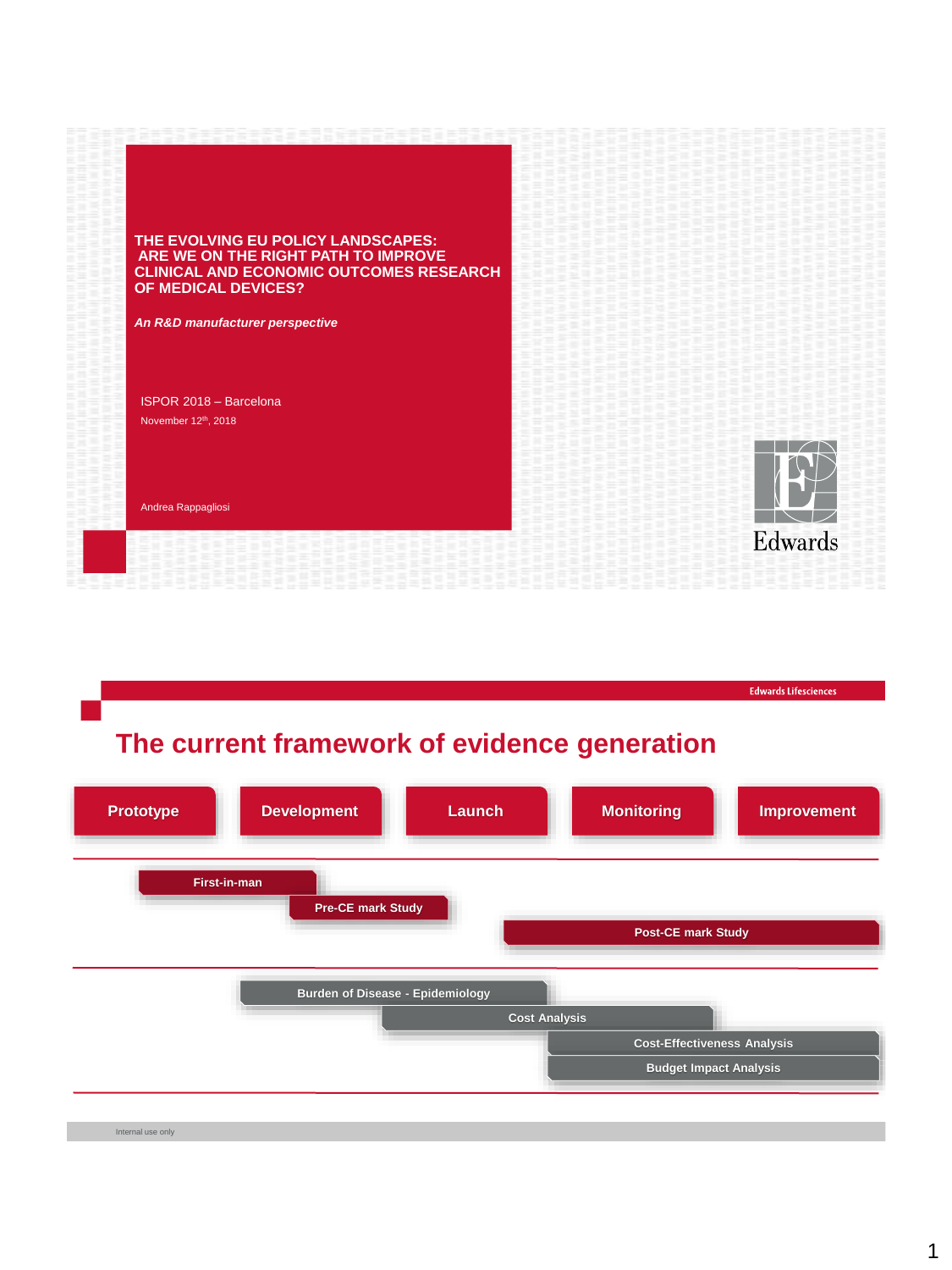### **Pragmatic pathway to evidence generation I**



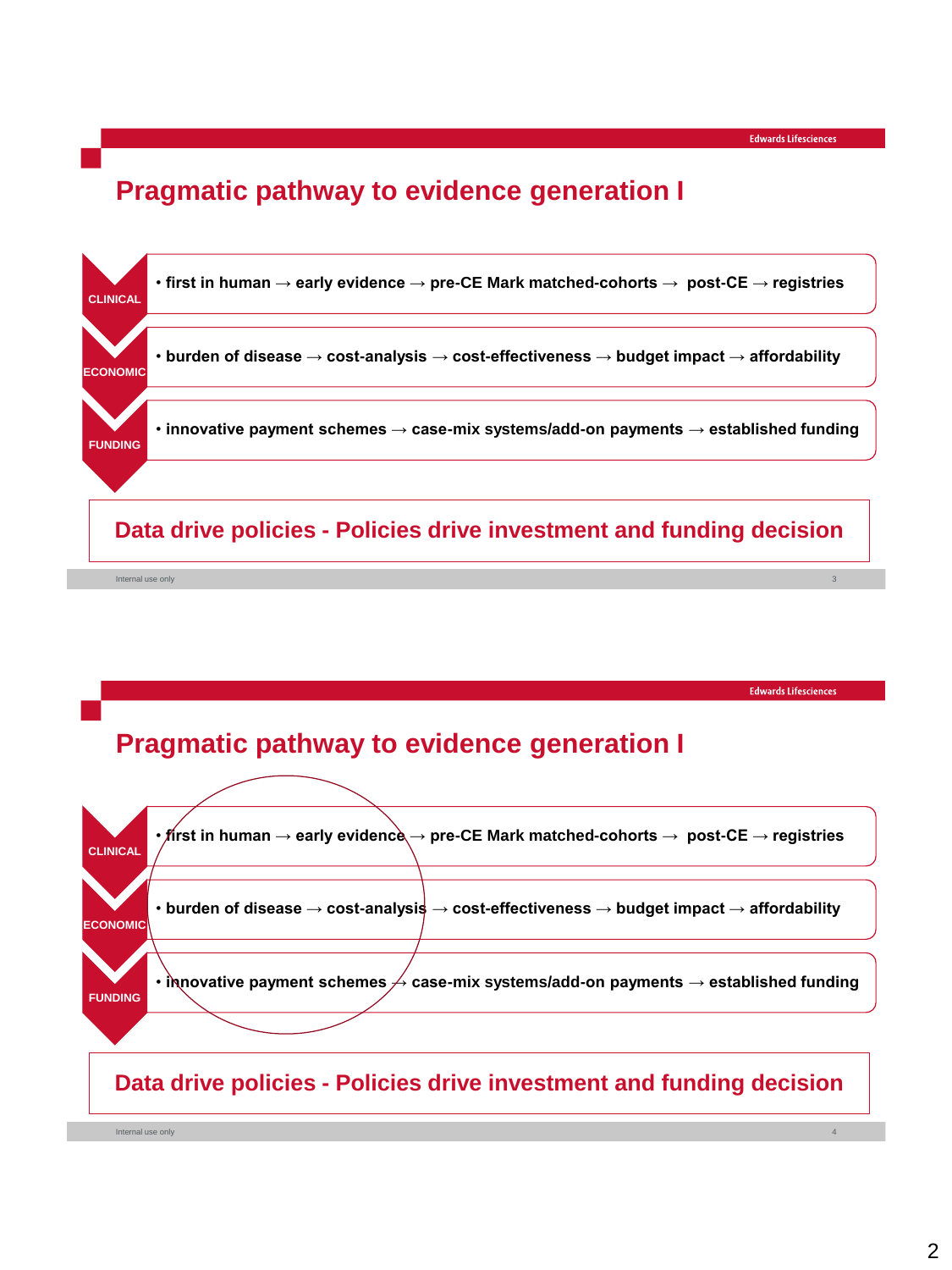5

**Edwards Lifesciences** 

6

## **Pragmatic pathway to evidence generation II**



**Timely adoption of complex-implantable innovative medical technologies – Class III MDs**

- **1. Framing a trusted early dialogue process** between technology developers, regulators, HTA assessors and funding authorities, including clinicians on patient-centered health outcomes
- **2. Prospectively** agree on methodologies sufficient to address three major uncertainties: **clinical learning curve, patients performances learning curve, manufacturers learning curve**
- **3. Setting an efficient integrated approach** to facilitate evidence generation by effective planning for early funding and coverage of new technologies to maximize patient access

Internal use only

**Pragmatic pathway to evidence generation Early Feasibility Studies framework** 

### **Linking early dialogue to early evidence generation**

- Early feasibility Study Medical Device Innovation Consortium (MDIC)
- **PPP** to provide proof of principle and initial clinical feasibility and safety data collection
- Small number of patients (usually ≤15) and limited number of investigational sites

#### **Maximise early learning curve, limit variability in early assessment, gain early understanding of potential patients benefits**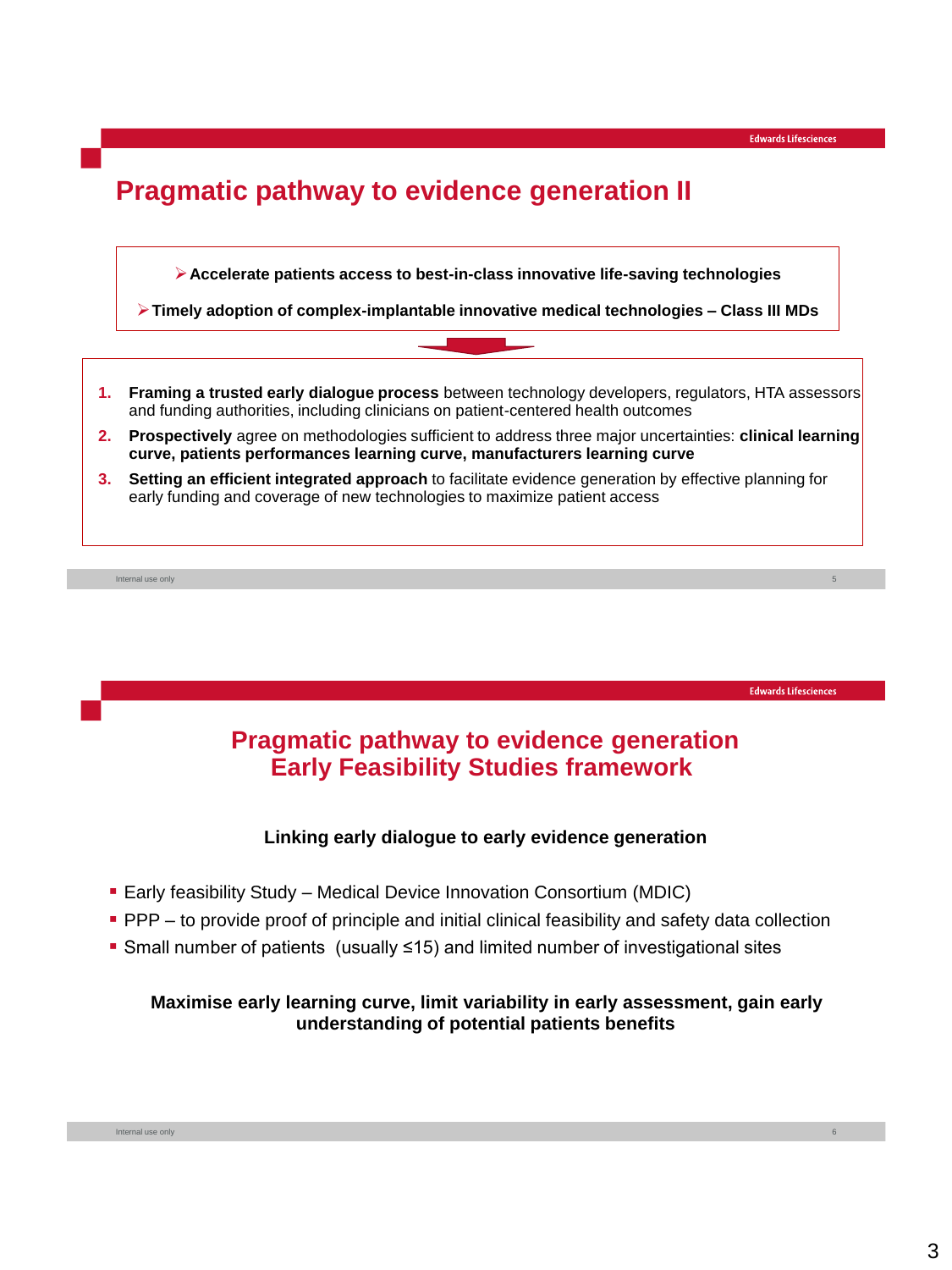7

## **Value of pragmatic evidence generation framework**

- **Early agreement** of target disease / unmet medical need/ patient population
- **Early estimation** of potential patient benefit and patient preferences
- **Early understanding** of the impact on patient pathway and organization of healthcare
- **Early financial planning** to progressively adopt innovative technologies
- **Early data collection** to be projected in the pre- and post- CE mark to inform HTA and payers

**Link horizon scanning to early dialogue Link EFSs to HTA Link early funding to coverage with evidence development**

Internal use only



s, and<br>life is now Helping Patients is Our Life's Work, and